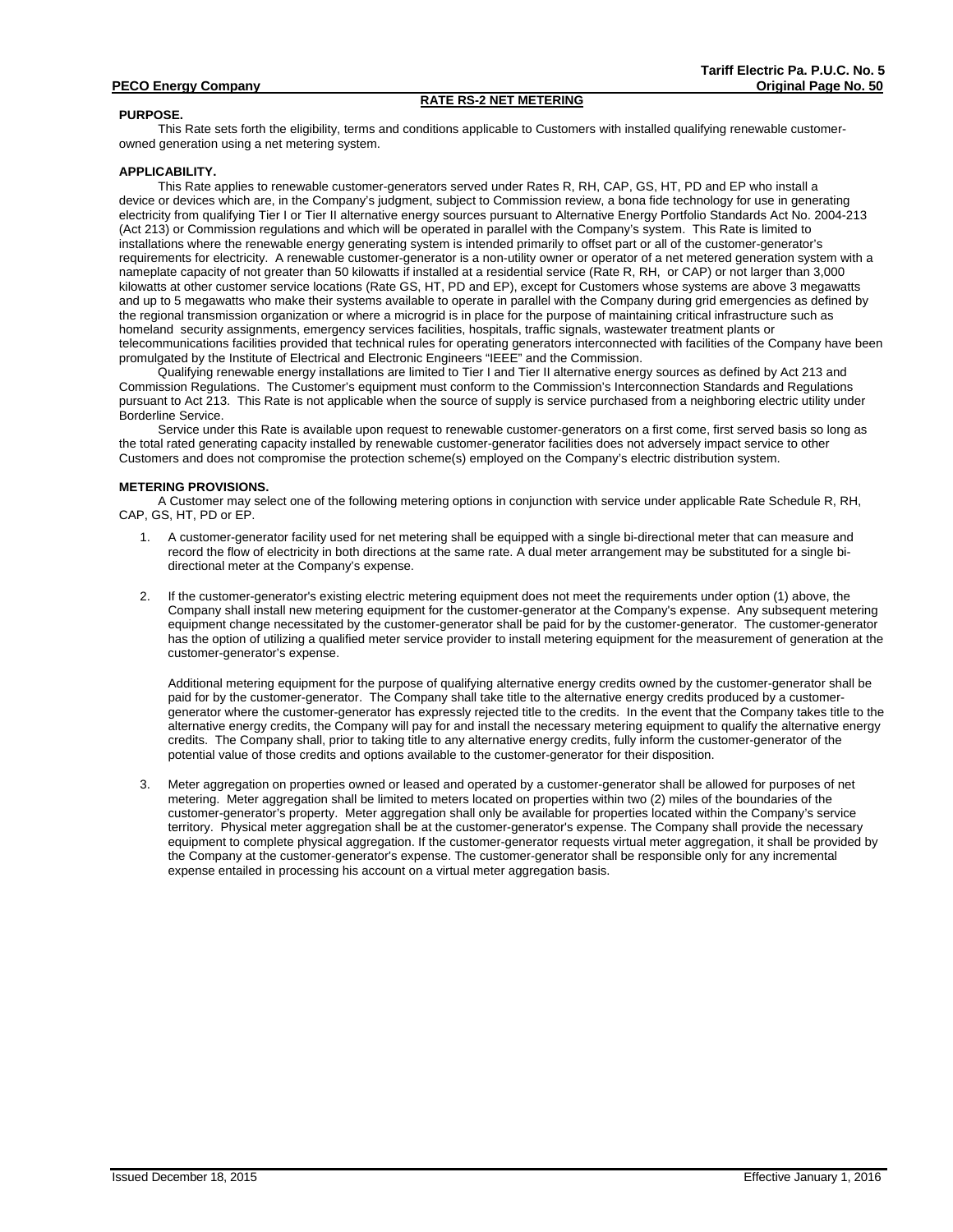# **RATE RS-2 NET METERING (continued)**

## **BILLING PROVISIONS.**

The following billing provisions apply to customer-generators in conjunction with service under applicable Rates R, RH, CAP, GS, HT, PD, EP.

- 1. The customer-generator will receive a credit for each kilowatt-hour received by the Company up to the total amount of electricity delivered to the Customer during the billing period at the full retail rate consistent with Commission regulations. If a customergenerator supplies more electricity to the Company than the Company delivers to the customer-generator in a given billing period, the excess kilowatt hours shall be carried forward and credited against the customer-generator's usage in subsequent billing periods at the full retail rate. Any excess kilowatt hours will continue to accumulate until the end of the PJM planning period ending May 31 of each year. On an annual basis, the Company will compensate the customer-generator for kilowatthours received from the customer-generator in excess of the kilowatt hours delivered by Company to the customer-generator during the preceding year at the "full retail value for all energy produced" consistent with Commission regulations. The customergenerator is responsible for the customer charge, demand charge and other applicable charges under the applicable Rate Schedule.
- 2. If the Company supplies more kilowatt-hours of electricity than the customer-generator facility feeds back to the Company's system during the billing period, all charges of the appropriate rate schedule shall be applied to the net kilowatt-hours of electricity that the Company supplied. The customer-generator is responsible for the customer charge, demand charge and other applicable charges under the applicable Rate Schedule.
- 3. For customer-generators involved in virtual meter aggregation programs, a credit shall be applied first to the meter through which the generating facility supplies electricity to the distribution system, then through the remaining meters for the customergenerator's account equally at each meter's designated rate. Virtual meter aggregation is the combination of readings and billing for all meters regardless of rate class on properties owned or leased and operated by a customer-generator by means of the Company's billing process, rather than through physical rewiring of the customer-generator's property for a physical, single point of contact. The customer-generators are responsible for the customer charge, demand charge and other applicable charges under the applicable Rate Schedule.
- kilowatt hour received by the Company during each hour of the billing period up to the total amount of electricity delivered to the<br>customer during each hour of the billing period. Procurement Class 4 customer-generators will receive a generation credit, at the PJM Day Ahead hourly energy rate, for each

 billing period but will be credited in the current month toward generation charges based on the PJM Day Ahead hourly rate. Any If a Procurement Class 4 customer-generator supplies more electricity to the Company than the Company delivers to the customer-generator during any hour in the billing period, the excess kilowatt hours shall not be carried forward to a subsequent excess kilowatt hours at the end of the PJM planning period will not carry over to the next year.

5. Procurement Class 4 customer-generators will also receive a variable distribution credit for each kilowatt hour received by the Company during the monthly billing period up to the total amount of electricity delivered to the Customer during the monthly billing period at the applicable distribution rate.

If a Procurement Class 4 customer-generator supplies more electricity to the Company than the Company delivers to the customer-generator, the variable distribution charges will be reduced by the excess kilowatt hours, which will be carried forward and credited against the customer-generator's distribution kilowatt hours in subsequent billing periods until the end of the PJM planning period, ending May 31 of each year.

Procurement Class 4 customer-generators are responsible for the customer charge, demand charge and other applicable charges under the applicable Rate Schedule.

Any excess kilowatt hours at the end of the PJM planning period will not carry over to the next year and reduce distribution charges.

### **NET METERING FOR SHOPPING CUSTOMERS.**

- 1. Customer-generators may take net metering services from EGSs that offer such services.
- 2. If a net-metering customer takes service from an EGS, the Company will credit the customer for distribution charges for each kilowatt hour produced by a Tier I or Tier II resource installed on the customer-generator's side of the electric revenue meter, up to the total amount of kilowatt hours delivered to the customer by the Company during the billing period. If a customer-generator supplies more electricity to the electric distribution system than the EDC delivers to the customer-generator in a given billing period, the excess kilowatt hours shall be carried forward and credited against the customer-generator's usage in subsequent billing periods at the Company's distribution rates. Any excess kilowatt hours at the end of the PJM planning period will not carry over to the next year and reduce distribution charges. The customer-generator is responsible for the customer charge, demand charge and other applicable charges under the applicable Rates Schedule.
- If the Company delivers more kilowatt hours of electricity than the customer-generator facility feeds back to the Company's system during the billing period, all charges of the applicable rate schedule shall be applied to the net kilowatt hours of electricity that the Company delivered. The customer-generator is responsible for the customer charge, demand charge and other applicable charges under the applicable Rate Schedule.
- 4. Pursuant to Commission regulations, the credit or compensation terms for excess electricity produced by customer-generators who are customers of EGSs shall be stated in the service agreement between the customer-generator and the EGS.
- 5. If a customer-generator switches electricity suppliers, the Company shall treat the end of the service as if it were the end of the PJM planning period.